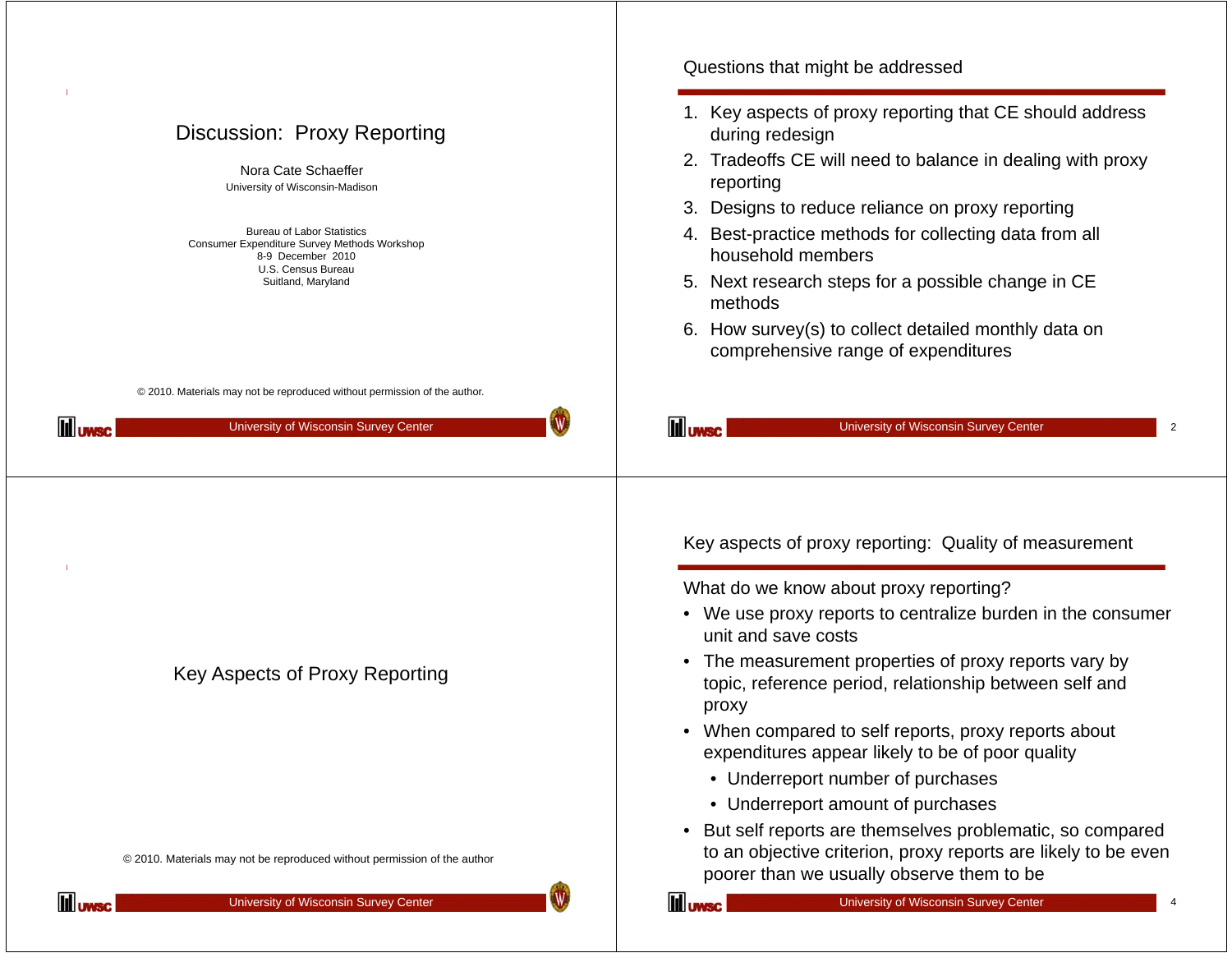| Electronic and automatic payments reduce exposure of<br>consumers to opportunities to observe and encode<br>Medium, location, and content of records has changed<br>$\bullet$<br>since original CE design and will continue to change<br>rapidly | <b>Balancing Tradeoffs</b>                                                                                                                 |
|--------------------------------------------------------------------------------------------------------------------------------------------------------------------------------------------------------------------------------------------------|--------------------------------------------------------------------------------------------------------------------------------------------|
| <b>III</b> UWSC<br>University of Wisconsin Survey Center<br>5                                                                                                                                                                                    | © 2010. Materials may not be reproduced without permission of the author<br>W.<br><b>III</b> UWSC<br>University of Wisconsin Survey Center |
| <b>Balancing tradeoffs</b>                                                                                                                                                                                                                       | Balancing tradeoffs (continued)                                                                                                            |
|                                                                                                                                                                                                                                                  |                                                                                                                                            |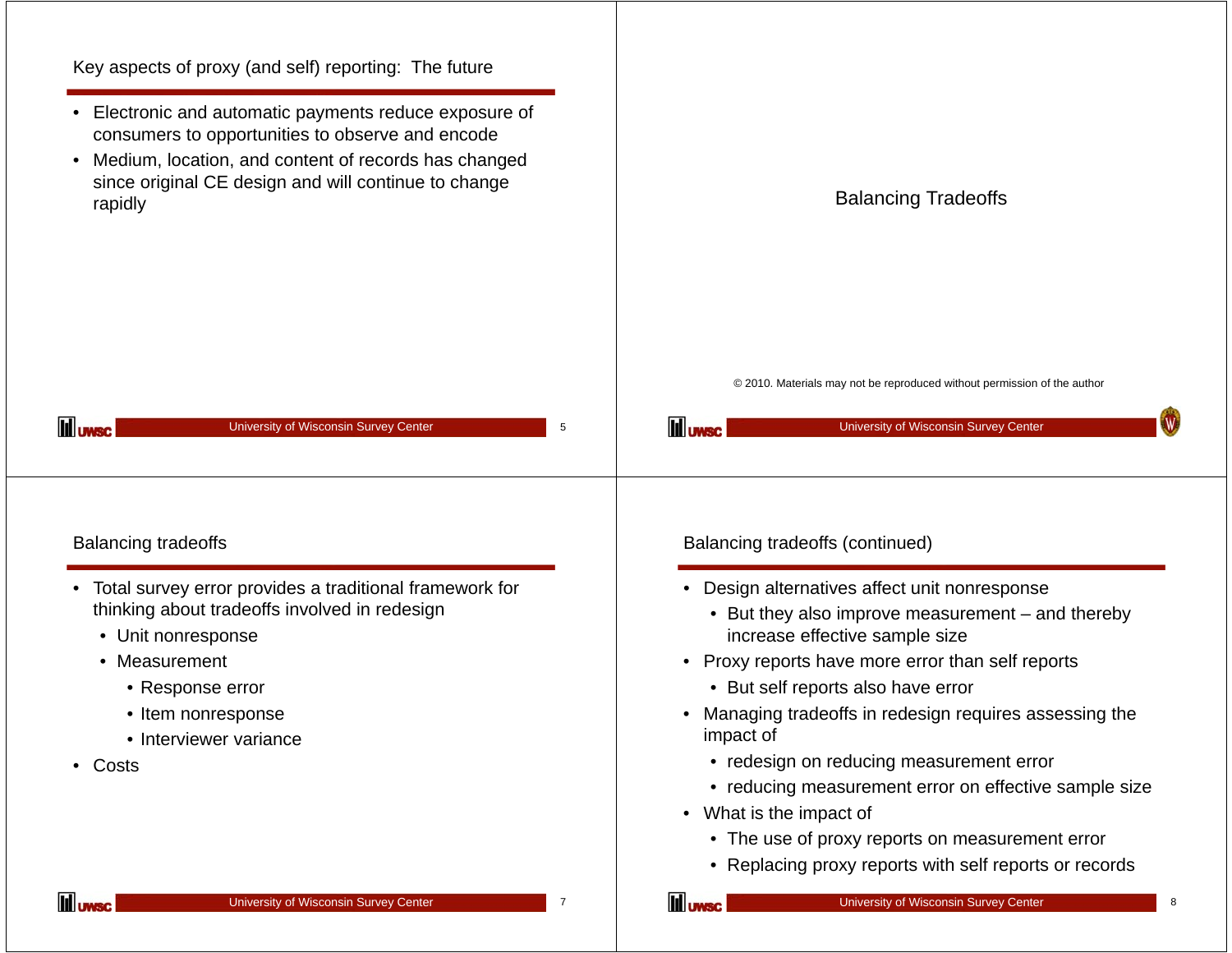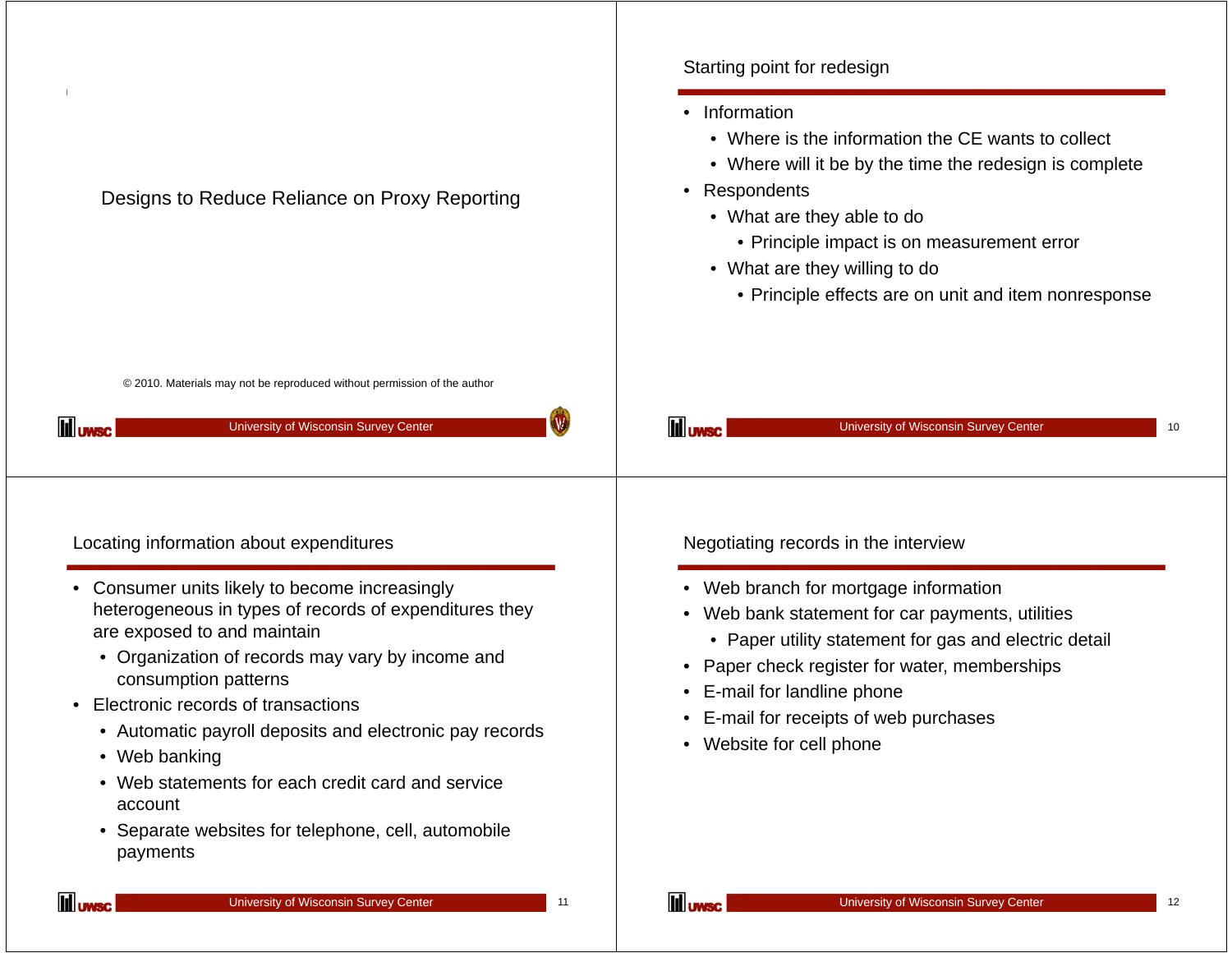## Internal organization of expenditure information

- Detail and standardization of receipts heterogeneous
- $\bullet$  Many receipts now provide diary-quality detail about purchases
- Which is of more variable quality receipts or respondent's transcriptions onto diary

|                                                                                                                                   |                                                                                                                                                       | <b>BRASSERIE V</b>                                                                                             |                                                                         |
|-----------------------------------------------------------------------------------------------------------------------------------|-------------------------------------------------------------------------------------------------------------------------------------------------------|----------------------------------------------------------------------------------------------------------------|-------------------------------------------------------------------------|
| Gift one women clickhold r.24.19 av                                                                                               | RADER JOE'S                                                                                                                                           | 1923 Monroe St<br>Madison<br><b>WWW.BRASSTEREV.COM</b>                                                         | STARBUCKS COFFEE<br>BELVEDERE TRAVEL PLAZA                              |
|                                                                                                                                   |                                                                                                                                                       |                                                                                                                | 793 BETHANY<br>----                                                     |
| Seal Instance \$30.00                                                                                                             | 1810 Monroe Street<br>Madison MI 53711<br>Store #712 - (608) 257-1916                                                                                 | Server ID:<br>$\ddot{\phantom{a}}$<br>Check No Tab Cov<br>Time Date<br>5 2<br>22443/1<br>5:34:47 PM 11/11/2010 | CHK 6004 NOV27'10<br>9:26AN<br>EAT IN                                   |
| Gift Card Increased                                                                                                               | OPEN 8:00AM TO 9:00PM DAILY                                                                                                                           | <br>Frites<br>4.00<br>Smoked Turkey<br>9.00                                                                    | DOPI ESPRESSO D<br>2.20                                                 |
| <b>Protection Protection Care Report</b><br>Elg., Nate Tran.<br>201.88<br><b>Best</b>                                             | GARLIC WISECRACKER CRACKERS<br>1.99<br>TJ'S SAVORY MINI THIN CRACKERS<br>2.49<br>TJ'S SAVORY MINI THIN CRACKERS<br>2.49<br>2.99<br>TURNOVERS MUSHROOM | ------<br>Food Sub-Total<br>13.00                                                                              | SUBTOTAL<br>2.20<br>TAX<br>0.17<br>AMOUNT PAID<br>2.37<br>CASH<br>2.37  |
| VELCOME<br>6356828                                                                                                                | TURNOVERS MUSHROOM<br>2.99<br>2.99<br>TURNOVERS MUSHROOM<br>3.59<br>SLICED HAM APPLEGATE                                                              | SUB TOTAL<br>13.00<br>------                                                                                   | COMMENTS OR CONCERNS<br>PLEASE CALL 1-800-859-0558                      |
| VILLIAMSON ST BP<br>1130 VILLIAMSON ST<br>MADISON                                                                                 | 15.99<br>SALMON SMOKED WILD 16 0Z<br>TURNOVERS MUSHROOM<br>2.99                                                                                       | Sales Tax<br>0.72                                                                                              | 0R<br>EMAIL TO Me.Care@hmshost.com                                      |
| DATE 11/30/10<br>PUMP # 06<br>17:36                                                                                               | ORIGINAL ALMONDINA COOKIE.<br>2.69<br>ORIGINAL ALMONDINA COOKIE.<br>2.69                                                                              | <b>TUTAL</b><br>13.72                                                                                          |                                                                         |
| PRODUCT: BLUE<br>GALLONS:<br>10.475<br>PRICE/G:<br>$\frac{2.759}{28.90}$<br>s<br><b>FUEL</b><br>SALE<br>VISA<br>XXXXXXXXXXXXX2714 | SUBTOTAL<br>\$43.89<br>TOTAL<br>\$43,89<br>VISA<br>\$43.89<br>*************2714<br>PURCHASE                                                           | THANK YOU<br>Kali                                                                                              | Graze<br>www.grazecub.com<br>1 South Pinckney St<br>Mad1son, MI 53703   |
| Auth #: 71035C<br>Ref: 5C807007<br>Resp Code: 000<br>Stan: 0367350993                                                             | SWIPED<br>AUTH# 91118C                                                                                                                                | COSI #167 - State St Madison<br>250 State St                                                                   | 1044 Kelly M                                                            |
| SITE ID: 6356828                                                                                                                  | INVOICE #:<br>2487<br>.71200.<br>11-11-2010 05:28PM                                                                                                   | Madison, WI 53703-2240<br>Merle<br>11/12/2010<br>6:00 PM                                                       | Tb1 306/1<br>Chk 1344<br>Gst 2<br>Nov13'10 09:52AM                      |
| Earn a 5% rebate<br>with the BP Visa<br>Take application<br>and Apply Today                                                       | 946878<br>REFERENCE #:                                                                                                                                | 10017<br>Type: To Stay                                                                                         | <br>Dining In<br>2 Two Eggs<br>14.00                                    |
| THANK YOU<br>HAVE A NICE DAY                                                                                                      | ITEMS 11<br>11-11-2010 07:28PM 0712 02 0010 2467                                                                                                      | H. Kayla <sub>, L-</sub> TBM Melt<br>6.59<br>Duo<br>7.79                                                       | 1 Espresso-Db1<br>2.37<br>Food Total<br>14.00                           |
|                                                                                                                                   | THANK YOU FOR SHOPPING AT<br>TRADER JDE'S<br>www.traderices.com                                                                                       | tal<br>14.38<br>0.79                                                                                           | N/A BevTotal<br>2.37<br>Tax Total<br>0.90<br>10:22AM Total Due<br>17.27 |
|                                                                                                                                   |                                                                                                                                                       | Stay Total<br>15.17<br>vion #XXXXXXXXXXXXXXXXXXX<br>15.17<br>Auth:81210C                                       |                                                                         |

Reducing burden and facilitating reporting

**III** uwsc

- Burden of diary has several components
	- Remembering to collect receipts at point of purchase

University of Wisconsin Survey Center

- Obtaining information from other household members
- Transcribing information onto diary form
- Increasing quality of reporting requires strategies for these sources of burden

Reducing burden and facilitating reporting

- Incorporating technology into design
	- Reminders
		- Text and email reminders for all household members
	- Recording
		- Web-based diaries for recording at time of purchase
		- Audio memos
		- Photographs
		- Scanning records and receipts

13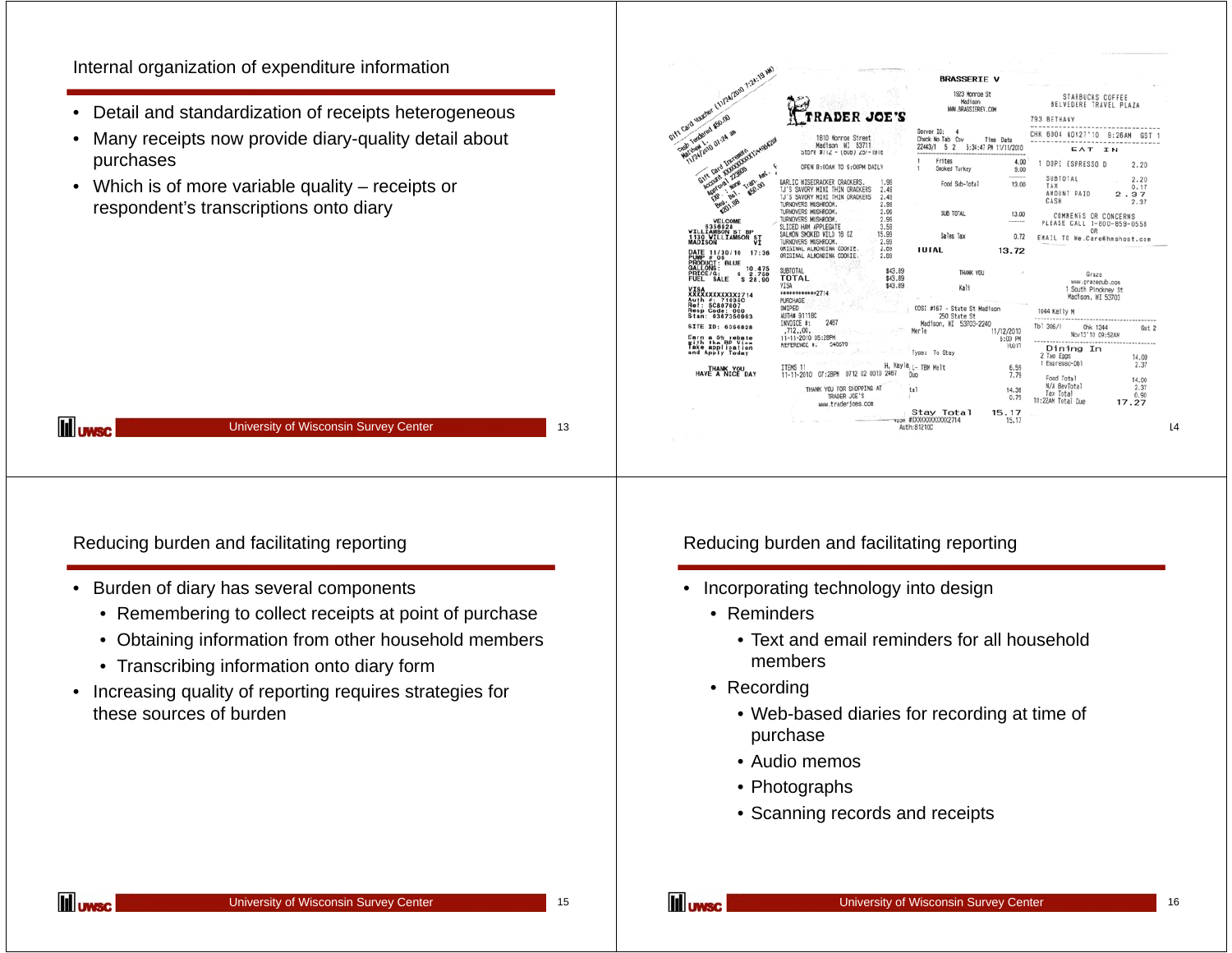## Segmentation of consumer units

| Segmentation of consumer units                                                                                                                                                                                                                                                                                                                                                                                                 |                                                                                                                                                                                                                                                                                                                                                                                                          |
|--------------------------------------------------------------------------------------------------------------------------------------------------------------------------------------------------------------------------------------------------------------------------------------------------------------------------------------------------------------------------------------------------------------------------------|----------------------------------------------------------------------------------------------------------------------------------------------------------------------------------------------------------------------------------------------------------------------------------------------------------------------------------------------------------------------------------------------------------|
| • Segmentation by household composition<br>• Proxy reports may achieve acceptable accuracy in<br>husband-wife consumer units<br>• Proxy reporting is relevant for consumer units with<br>children over 6 (approximately 30%?)<br>• Segmentation by likely spending patterns                                                                                                                                                    | <b>Best Practices in Proxy Studies</b>                                                                                                                                                                                                                                                                                                                                                                   |
| • Use information at initial interview to predict spending<br>patterns and tailor reminders<br>• Segmentation by likely reporting errors<br>• Use information at initial interview to predict difficulties<br>in reporting and provide additional support<br>• Segmentation by technology available in household<br>• Begin with technology and record audit<br>University of Wisconsin Survey Center<br><b>III</b> uwsc<br>17 | © 2010. Materials may not be reproduced without permission of the author<br><b>III</b> uwsc<br>University of Wisconsin Survey Center                                                                                                                                                                                                                                                                     |
|                                                                                                                                                                                                                                                                                                                                                                                                                                | Error in the current design                                                                                                                                                                                                                                                                                                                                                                              |
| <b>Next Research Steps</b>                                                                                                                                                                                                                                                                                                                                                                                                     | • Estimates – even rough estimates – of error from<br>• Unit nonresponse<br>• Item nonresponse<br>• Reporting<br>Other features of current study<br>• Impact of editing<br>• Use of records<br>Comparison to criterion - Audit study?<br>Construct scenarios of possible reductions in reporting<br>error (both variable error and bias) and estimate impact<br>on total error and effective sample size |
| © 2010. Materials may not be reproduced without permission of the author                                                                                                                                                                                                                                                                                                                                                       |                                                                                                                                                                                                                                                                                                                                                                                                          |

10

**III** uwsc

18